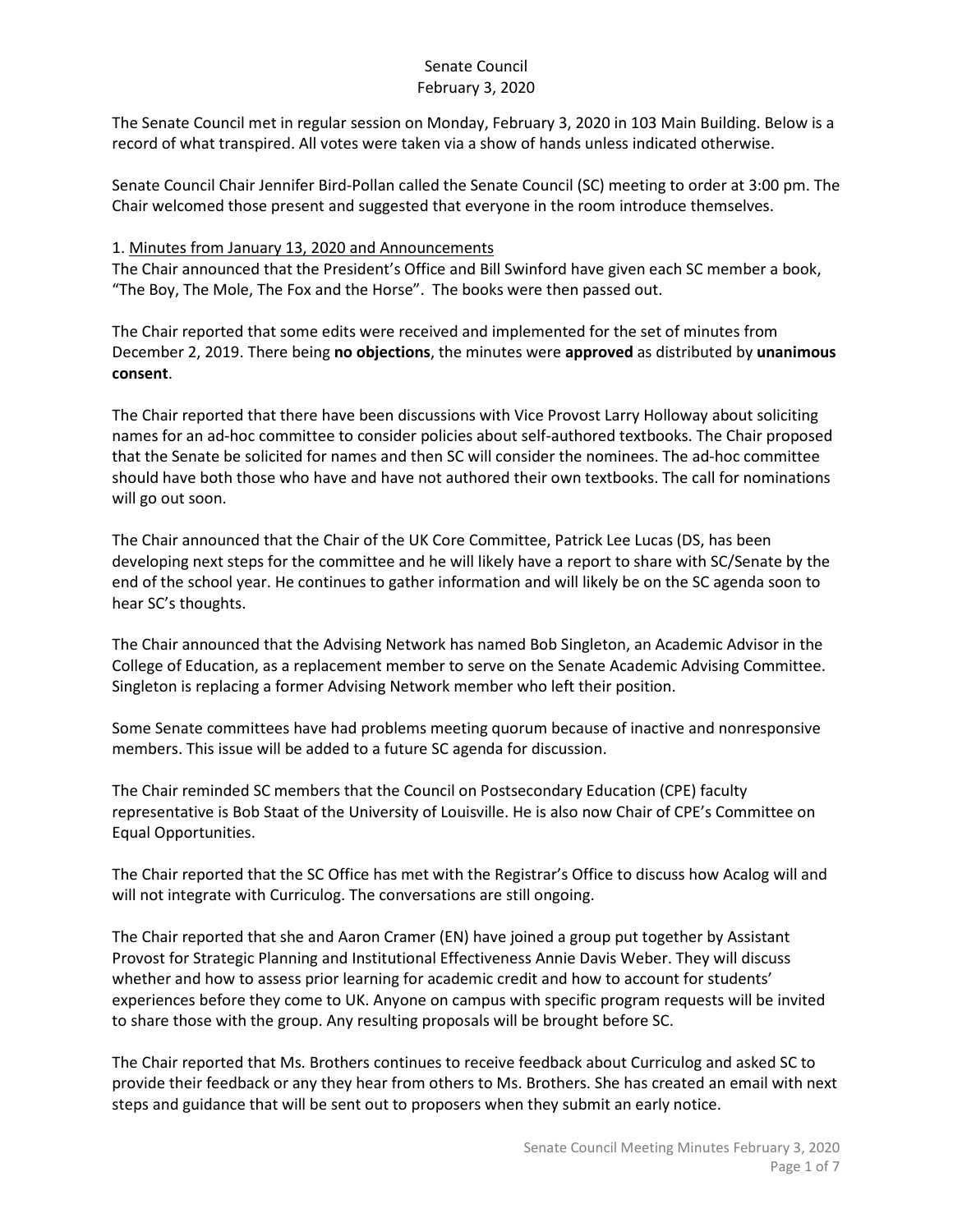#### 2. Old Business

a. Senate Meeting Roundtable [December 2019 Meeting] There were no comments about the December 2019 Senate meeting.

#### b. Planning for 2019-20 Faculty Evaluation of the President

The Chair proposed that SC postpone this discussion until the February  $17<sup>th</sup>$  meeting because there currently is no Vice Chair and historically, the Vice Chair leads this activity. There were no objections.

#### c. Date & Topics for Senate Council Retreat

The Chair reported that Stephanie Woolery will be sending out a poll with possible dates for the retreat. The retreat is usually one full to three fourths day in May after the last Senate meeting. Anyone with possible agenda items should send them to the Chair.

#### d. Nominees for Committees

The Chair proposed that this be moved to later in the agenda to be mindful of visitors' time. There were no objections.

#### 3. Election of Vice Chair (Term Ending May 31, 2020)

The Chair invited guest Davy Jones (ME/Toxicology and Cancer Biology) to the table to oversee the election process. Jones explained that he was filling in for Roger Brown (AG/Agricultural Economics, chair of the Elections Subcommittee of the Senate's Rules and Elections Committee (SREC)) who normally oversees the election process.

Jones explained the process and listed the eligible nominees for the remaining term of Vice Chair. Jones opened the floor for nominations. Brion (EN) nominated Aaron Cramer (EN). Cramer nominated Collett (HS). Jones asked if any nominees wanted to remove themselves from consideration and Cramer removed his name. Since Collett was the only nominee, there was no vote. Jones announced that given the evidence, the election was finished and Collett will fill the remaining current term.

## 4. Degree Recipients

## a. May 2019 In Memoriam Degree Recipient

## i. College of Education Student LK-11

The Chair invited Margaret Mohr-Schroeder (ED/Department of STEM Education and Associate Dean for Clinical Preparation and Partnerships) to the table to give SC information about an In Memoriam degree. Schroeder explained that they were contacted by the family of a student who died. The student was in good standing and had completed 56 credit hours. The Chair asked if there were any questions and there were none. Bob Grossman (AS/Trustee) moved that the elected faculty members of SC approve College of Education student LK-11 as the recipient of an In Memoriam honorary degree, for submission through the President to the Board of Trustees. Brion **seconded**. There were some questions about the designation of the degree and when it would be awarded. Mohr-Schroeder responded that it is an In Memoriam posthumous degree and it will be awarded in May 2020. There was no debate. A **vote** was taken and the motion **passed** with none opposed.

#### b. Spring 2020 Social Work Graduates at Ft. Sam Houston

The Chair explained that the program was created a couple of years ago with the Army and the College of Social Work. The students at Ft. Sam Houston in Texas finish their coursework in early April and there is a graduation ceremony at that time in Texas. These students are awarded May degrees, but if the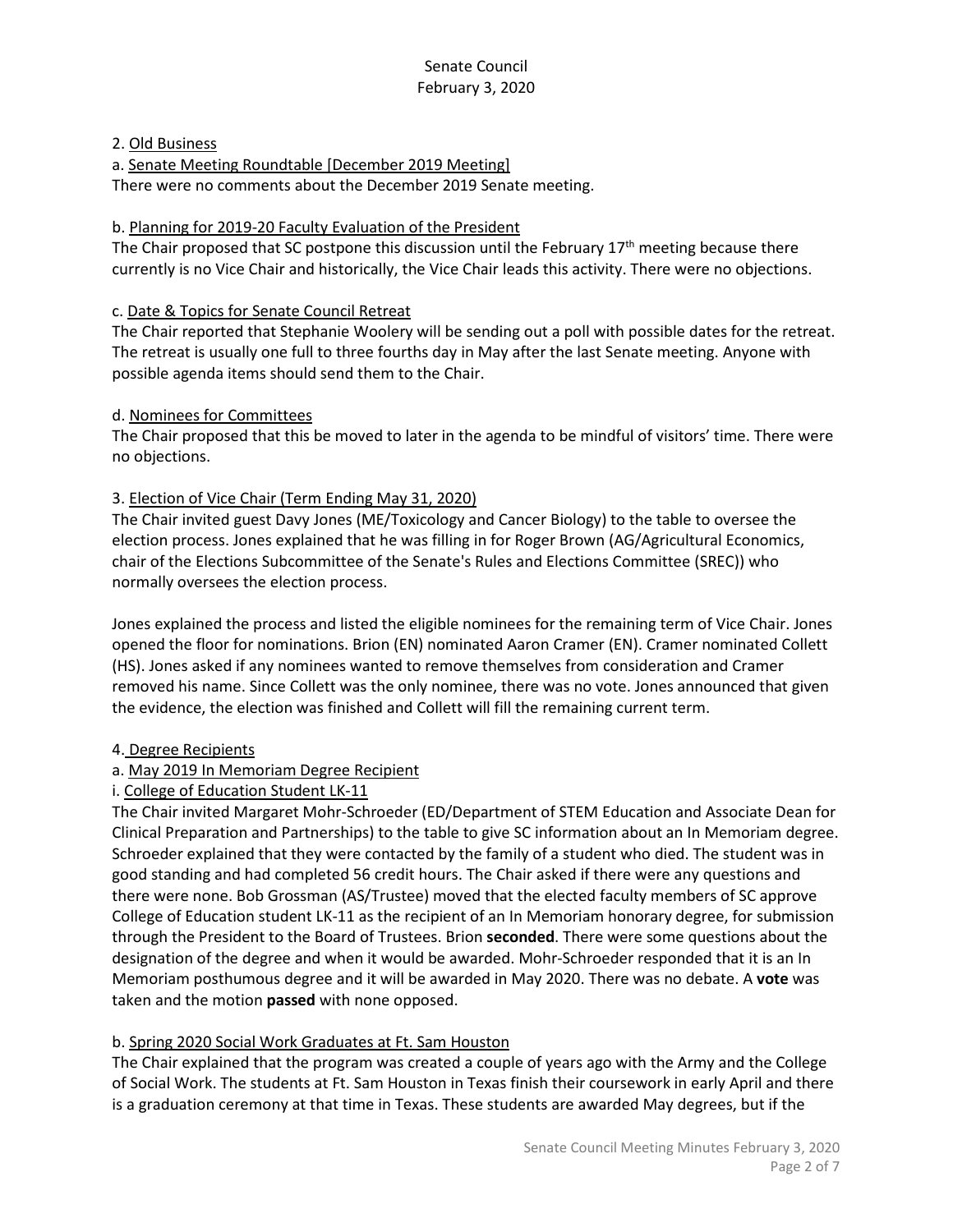names are approved now, when Provost Blackwell travels to Texas for their graduation ceremony he can use the same language that the President uses during commencement in May, which will make the ceremony more meaningful for the Ft. Sam Houston students. The approval would be contingent upon the students completing all requirements. Grossman made a **motion** that the elected faculty members of SC approve UK's Ft. Sam Houston April 2020 list of candidates for credentials, for submission through the President to the Board of Trustees. Allison Soult (AS) **seconded**. Grossman commented that approval of the list seemed a rather minor task, so the SC could continue to approve it in February if the Board of Trustees could do so, too. There was no debate. A **vote** was taken and the motion **passed** with none opposed.

# c. Late Addition to December 2019 Degree List (per SR 5.4.1.2.4 ("Late Addition to Degree List")) i. College of Arts and Sciences Student GA-69

The Chair reported that a student was not on the December 2019 degree list due to a clerical error. Brion made a **motion** that the elected faculty members of SC amend the December 2019 degree list by adding the MA in Hispanic Studies for student GA-69 and recommend through the President to the Board of Trustees that the degree be awarded effective December 2019. Franciso Andrade (ME) **seconded**. There was no debate. A **vote** was taken and the motion **passed** with none opposed.

# 5. Committee Reports

# a. Senate's Academic Programs Committee (SAPC) – Aaron Cramer (EN), Chair

# i. Proposed New MA in Orientation and Mobility

Cramer described the proposal. The Chair solicited questions of fact from SC and there were none. The Chair stated that the **motion** on the floor was a recommendation from the SAPC that the University Senate approve for submission to the Board of Trustees, the establishment of a new MA degree: Orientation and Mobility, in the Department of Early Childhood, Special Education, and Counselor Education within the College of Education. Because the motion came from committee, no **second** was needed. The Chair asked if there was debate on the proposal. There was none. A **vote** was taken and the motion **passed** with none opposed.

# ii. MS in Teacher Preparation Program in Visual Impairments

Cramer described the proposal. The Chair solicited questions of fact from SC and there were none. The Chair stated that the **motion** on the floor was a recommendation from the SAPC that the University Senate approve, for submission to the Board of Trustees, the establishment of a new MS degree: Teacher Preparation Program in Visual Impairments, in the Department of Early Childhood, Special Education, and Counselor Education within the College of Education. Because the motion came from committee, no **second** was needed. The Chair asked if there was debate on the proposal. There was none. A **vote** was taken and the motion **passed** with none opposed.

## iii. Proposed New MS in Supply Chain Management

Cramer described the proposal. The Chair solicited questions of fact from SC and there were none. The Chair stated that the **motion** on the floor was a recommendation from the SAPC that the University Senate approve, for submission to the Board of Trustees, the establishment of a new MS degree: Supply Chain Management, in the Department of Marketing and Supply Chain within the Gatton College of Business and Economics. Because the motion came from committee, no **second** was needed. The Chair asked if there was debate on the proposal. There was none. A **vote** was taken and the motion **passed**  with none opposed.

## iv. Proposed New BS in Product Design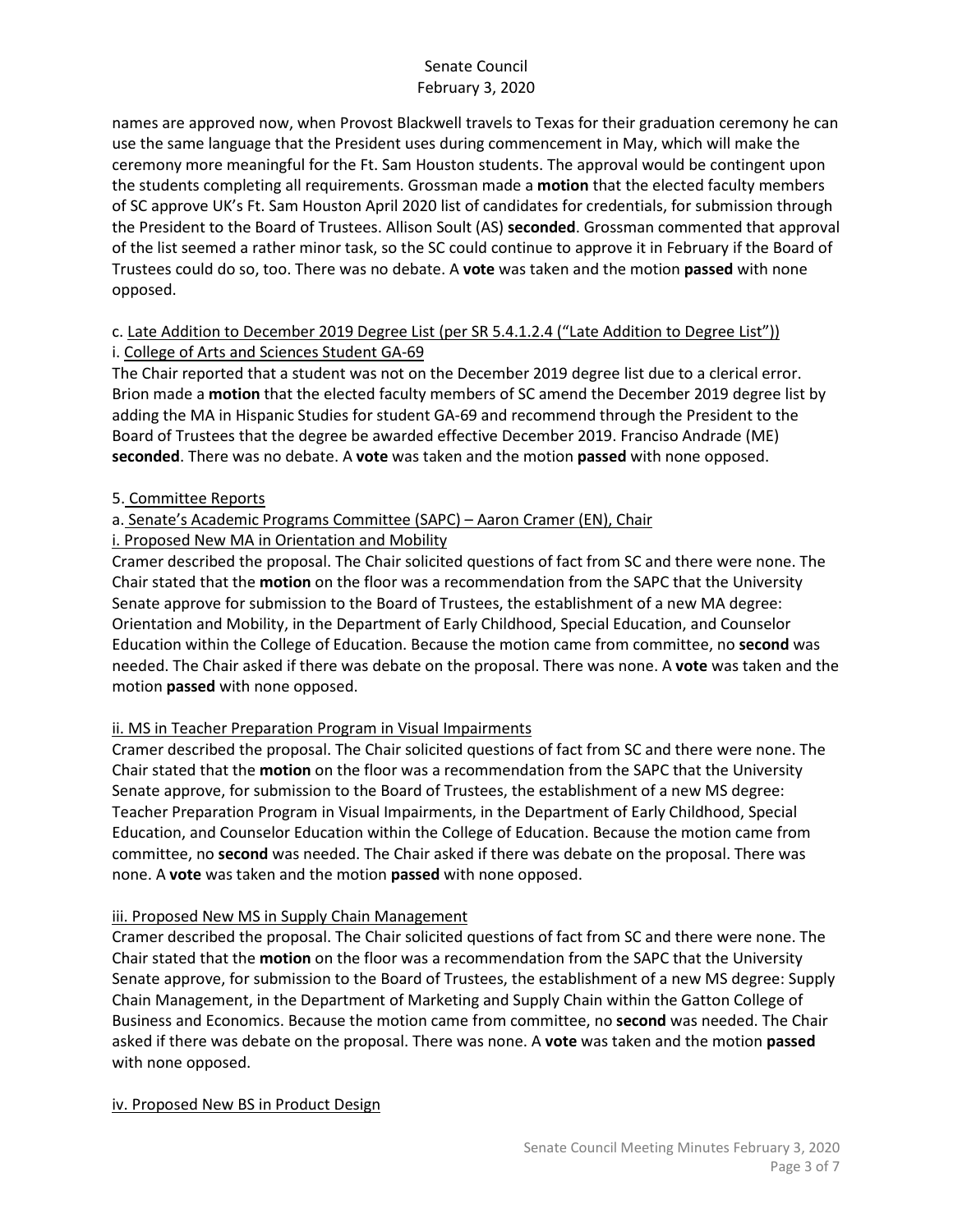Cramer described the proposal. The Chair solicited questions of fact from SC and there were none. The Chair stated that the **motion** on the floor was a recommendation from the SAPC that the University Senate approve, for submission to the Board of Trustees, the establishment of a new BS degree: Product Design, in the College of Design. Because the motion came from committee, no **second** was needed. The Chair asked if there was debate on the proposal. There was none. A **vote** was taken and the motion **passed** with none opposed and one abstained.

Item b. was postponed until the committee chair was available later in the meeting.

## c. Senate's Advisory Committee on Diversity and Inclusion (SACDI) – Beth Guiton (AS), Chair i. Recommendations from University's Taskforce on Religious Holidays

Guiton reported that the request to look at the accommodation of religious holidays came from the University Senate floor. Associate Vice President for Student Engagement Victor Hazard and Senior Assistant Provost for Faculty Affairs and Professional Development Katie Cardarelli headed a task force to make recommendations for the accommodation of religious holidays. They found that UK has many good policies in place, but there is concern that they are not widely communicated. The Task Force's recommendation is to ask President Capilouto to release a statement to communicate these policies and remind the general community that they exist and to use them. SACDI prepared a memo to send to the President and requested SC to endorse it before sending.

There was discussion about editing the recommendations. Grossman commented that the issue of faculty being asked to perform duties that were prohibited due to a religious holiday was different from a student who might be too shy or reluctant to ask for an accommodation. Grossman suggested adding examples of ways to accommodate students in particular, such as allowing a Muslim student to take an exam after sunset during Ramadan. Grossman supported having separate messages for employees versus students. Not all religious holidays of every religion can be accommodated, but the President could specifically address accommodations that could be offered to accommodate religions that are more prevalent on UK's campus. Soult commented that some aspects of the student experience could be addressed by the changes involved with the Syllabus Initiative, which was later on the agenda. Guiton indicated that she was willing to revise the proposal.

SC members discussed the best way to move forward, understanding that the proposal was going to be edited. It was acknowledged that SACDI's charge formally charges them with working with senior leadership. Vincent (BE) **moved** that SC endorse the edited version of the memo. Collett **seconded**. There was some debate, including whether or not SC endorsement was appropriate and if Senate endorsement was necessary. Grossman opined that asking the President to draw attention to existing policies was not something that required Senate action. It was agreed that SC would not review the memo after edits are made. A **vote** was taken and the motion **passed** with none opposed and two abstained.

SC members did not think it was necessary to review the edited memo before SACDI communicates with the President about it. The Chair will mention the memo in the announcements to Senate but will not be asking the Senate to endorse.

## ii. Proposal for Diversity and Inclusion Advocate for Search

Guiton described the proposal from SACDI that all search committees include a diversity and inclusion (D&I) advocate. She explained some of SACDI's concerns about not having search committees with diverse membership. She emphasized that D&I advocates would help raise awareness if a committee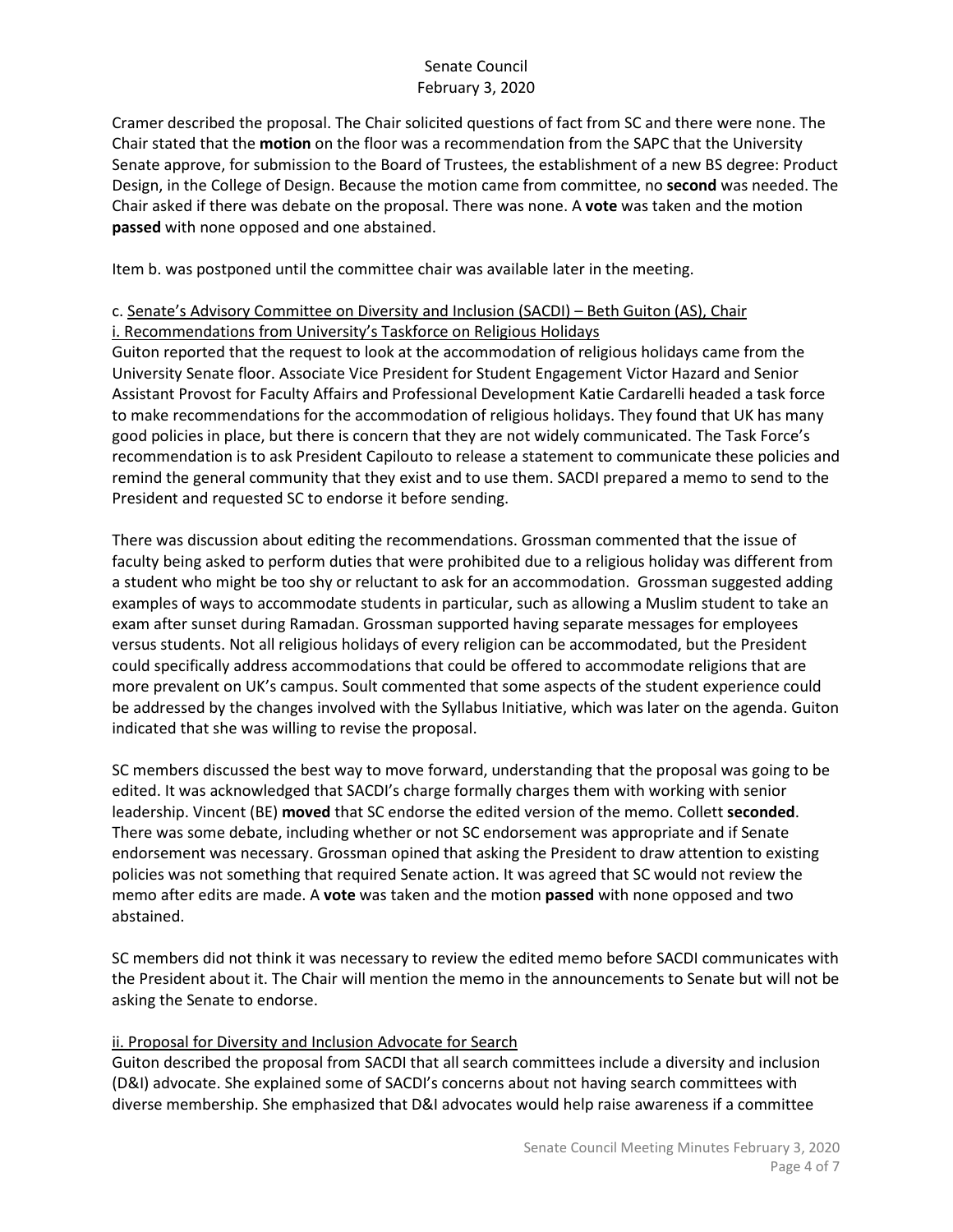discussion was using discriminatory language, among other roles. There was little detail about how a D&I advocate would be chosen, to make that aspect more flexible. Guiton added that the D&I advocate should be a tenured faculty member with experience on search committees.

SC members discussed policies that have already been implemented to make search committees more diverse and provided a variety of comments, including those below.

- The College of Medicine has a similar program that does training by department.
- The College of Arts & Sciences requires all job candidates to submit a D&I statement and there is D&I training for hiring committees.
- The College of Health Sciences uses D&I officers on their hiring committees.
- The College of Health Sciences hiring committees have unconscious bias training.
- All UK faculty search committees are required to have unconscious bias training and to include underrepresented minority members.

The Chair requested that SACDI do more research about existing policies and how these policies are being communicated to search committees. The Chair thanked Guiton for her hard work.

# b. Senate's Academic Organization and Structure Committee (SAOSC) – Zack Bray (LA), Chair i. Proposed Name Change from the Department of Statistics to the Dr. Bing Zhang Department of **Statistics**

Bray described the proposal. The Chair solicited questions of fact from SC; most pertained to "no" votes from two department members and consistency of naming at the university. In both cases, the two faculty members did not object to Dr. Zhang, per se, but rather the two faculty opposed the renaming on other grounds. Mark Kornbluh (Dean, College of Arts and Sciences) described the background behind Dr. Zhang's recent and past donations. There were some additional comments from SC members about the value of having parameters to describe UK's naming opportunities as they relate to specific dollar amounts

The Chair stated that the **motion** on the floor was a recommendation from the SAOSC that the University Senate endorse the proposed name change from the Department of Statistics to the Dr. Bing Zhang Department of Statistics. Because the motion came from committee, no **second** was needed. The Chair asked if there was debate on the proposal. There was none. A **vote** was taken and the motion **passed** with none opposed and one abstained.

# Announcements from the Provost

Provost Blackwell shared updates about UK's response to coronavirus. He answered a variety of questions from SC members.

# d. Senate's Rules and Elections Committee (SREC) – DeShana Collett (HS), Chair

# i. Excused/Unexcused Absences and W & I Grades

Collett explained that the SREC was asked to discuss the meaning of *SR 5.2.4.2 Excused Absences*, in regard to what options are available to students, and what discretion is afforded to Instructors of Record, in relation to students with excused absences that exceed 20% of class contact hours, particularly related to the SR language including both "may" and "shall," as well as what exactly constituted a "penalty," The SREC decided it could not resolve these concerns without getting into substantive new educational policy, which is beyond SREC jurisdiction, and asked for SC to send the issue to an appropriate committee. In response to the Chair, Collett indicated that there was no specific case about this issue pending. The Chair noted that the committee to which this proposal would usually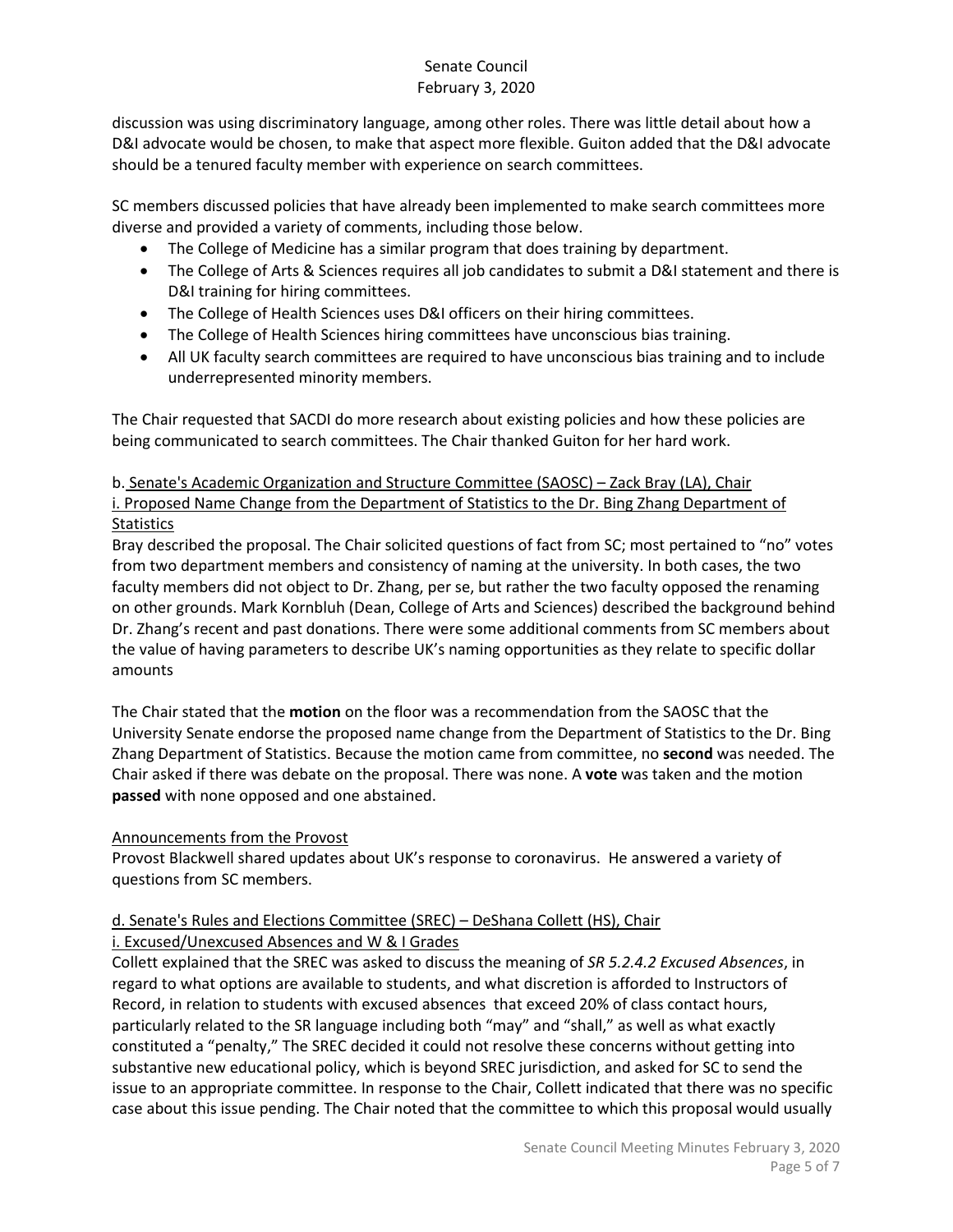be sent was working through a backlog and it was unlikely the committee would be able to review it this semester; she suggested sending it to the committee next year, or discussing the issue at the SC's summer retreat. Collett commented that the issue comes up several times annually, so it would be worthwhile to have a discussion much sooner.

There were comments about whether or not a student's financial aid situation could be affected by an I grade, and if any negative ramification regarding financial aid could be considered a "penalty." Soult mentioned that this issue came up regularly in her area – students miss too much work to be able to complete the class and an I grade is not acceptable, so the student can end up failing the class. SC members also discussed the best way to move forward. Vice Provost Larry Holloway suggested that someone from the Financial Aid office be invited to explain their processes in these situations.

There were no objections to the Chair's suggestion that two SC members look into the issue and report back, SC agreed that forming a small group would be the most effective and timely way to address the issue. Brion and Soult volunteered to investigate and return to SC with proposed changes.

#### 6. Proposed Change to 2019-20 University Calendar (Deadline to Apply to Graduate and Registration Windows)

The Chair invited guest Mike Shanks (Registrar's Office) to the table. Shanks explained the changes. Shanks answered a variety of questions from SC members about the proposed registration windows and the changes to the deadline to graduate for graduate and undergraduate students.

Cramer suggested that the Senate's Academic Planning and Priorities Committee (SAPPC) continue monitoring of the registration windows would be helpful, in part because non-degree seeking students would be able to register six weeks before degree-seeking students. Soult **moved** that SC approve the proposed change to the 2019-20 University Calendar. Andrade **seconded**. There was no debate. A **vote**  was taken and the motion **passed** with none opposed.

# 7. Proposed Change to 2020-21 University Calendar (Deadline to Apply to Graduate and Registration Windows)

The Chair and Richard Charnigo (PbH) identified some inconsistencies with the 2020-21 calendar entries and Shanks indicated that those edits would be applied, including the changes made to the 2019-2020 calendar. Brion **moved** that SC approve the proposed change to the 2020-21 University Calendar with edits. Leslie Vincent (BE) **seconded**. There was no debate. The Chair said that when Shanks had an updated version ready, she would send it around to SC members for review; it would not need to be reviewed at another SC meeting. A **vote** was taken and the motion **passed** with none opposed.

8. Proposed Change to Senate Rules 5.4.1.2.1 ("Application for Degrees," "Undergraduate Degrees") and Senate Rules 5.4.1.2.2 ("Application for Degrees," "Graduate Degrees")

Shanks explained the proposed changes. Vincent **moved** that SC approve the proposed changes. Collett **seconded**. There was no debate. A **vote** was taken and the motion **passed** with none opposed.

## 9. Syllabus Initiative

Was not discussed due to time constraints.

10. Proposal Regarding Phased Retirement and Senate Membership Was not discussed due to time constraints.